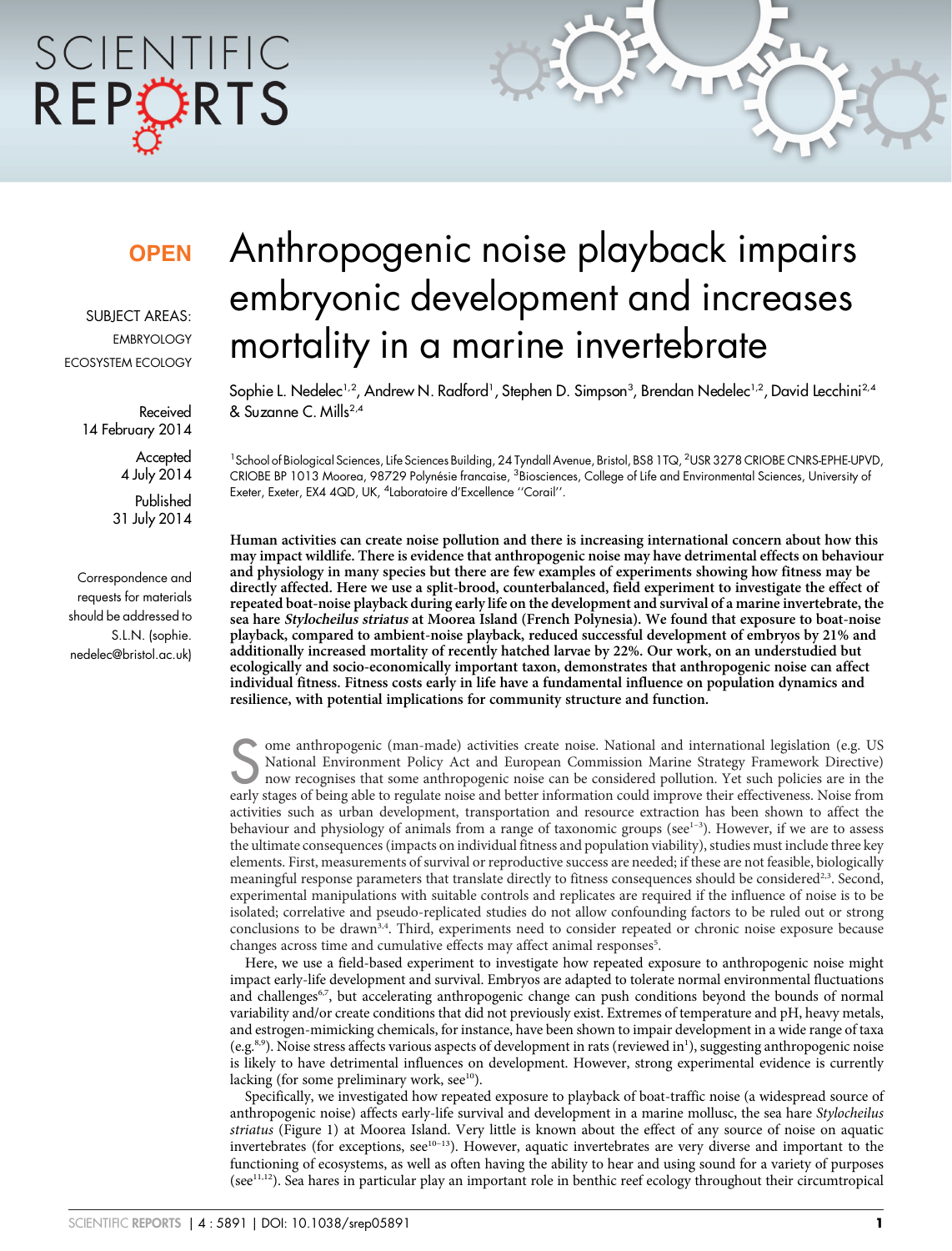

Figure 1 | Stylocheilus striatus, photograph courtesy of Fabien Michenet.

distribution as a specialist grazer on the toxic cyanobacterium, Lyngbya majuscula $14$ . We examined whether developmental success (eggs completing organogenesis within five days of incubation), hatching (embryos hatching after five days of incubation), and survival after hatching were affected by repeated boat-noise exposure during early development in S. striatus. We predicted that development of embryos would be compromised by increased noise and that those that survived would take longer to hatch and have higher mortality after hatching.

#### **Results**

Of the 29,416 eggs counted, 7,497 failed to develop. The percentage failing to develop was significantly affected by sound treatment (paired t-test:  $t_{12} = -2.99$ ,  $p = 0.011$ ; Figure 2a), with 21.3  $\pm$ 10.8% (mean  $\pm$  se) fewer eggs per mother developing when exposed to boat-noise playback compared to playback of ambient noise.

Of the 21,919 eggs that developed successfully, 13,257 had not hatched after 5 days. The percentage of developing eggs that remained un-hatched was not significantly affected by sound treatment (paired t-test:  $t_{12} = -0.63$ , p = 0.538; Figure 2b).

From 8,662 eggs that successfully hatched, 3,514 veligers died before they were counted. The percentage of dead veligers was significantly affected by sound treatment (Wilcoxon signed ranks test:  $V = 10$ ,  $N = 11$ ,  $p = 0.045$ ; Figure 2c), with 21.6  $\pm$  24.4% (median  $\pm$ median absolute deviation) more veligers dying after exposure to boat-noise playback than ambient-noise playback.

#### **Discussion**

Boat-noise playback significantly increased the likelihood of sea hares suffering developmental failure at the embryonic stage (see  $also<sup>15</sup>$  and mortality at the free-swimming veliger stage, but had no discernible impact on the rate of embryo development  $(cf<sup>10</sup>)$ . Our controlled and replicated experimental manipulation in a field setting therefore indicates that anthropogenic noise has the potential to impact gastropod molluscs; although marine invertebrates have significant ecological and economic value<sup>11</sup>, the majority of studies have only considered how vertebrates are affected by noise<sup>3</sup>. Our results also suggest, more generally, the potential for anthropogenic noise to have detrimental fitness consequences early in life.

Care must be taken when interpreting our findings because we used underwater loudspeakers rather than real boats and enclosed sea hare embryos in Eppendorfs supported by iron bars, whereas eggs of this species are naturally found attached to a substrate such as rock or algae. While we ensured that the sound pressure and particle acceleration exposure in the water column matched that of a real boat as closely as possible, it is possible that vibrations of different substrates may affect sound transmission differently, and this will be a very interesting avenue for future research. If anthropogenic noise does indeed impact early-life survival, then there are implications for population dynamics and resilience, and for community structures due to shifts in selective pressures<sup>6,7</sup>. Herbivores, such as sea hares, associated with coral reefs play a key role in the equilibrium between corals and algae, while populations of S. striatus are particularly important as they are a specialist grazer on blooms of the toxic cyanobacterium, L. majuscula<sup>14</sup>.

The more prevalent developmental failure of sea hare embryos exposed to boat-noise playback might be the result of stronger molecular vibrations, caused by mechanical energy in the sound waves produced by the loudspeakers, compared with the ambientnoise treatment. Low frequency sound in combination with whole



Figure 2 | Arcsin square root transformed percentage of egg capsules that (a) failed to develop and (b) were unhatched in each treatment. The thick black line represents the overall effect (mean for each treatment), whereas the grey lines connect values for the two treatments for each mother. N = 13 mothers. (c) Number of veligers that died as a percentage of egg capsules that hatched per treatment. The thick black line represents the overall effect (median for each treatment), whereas the grey lines connect values for the two treatments for each mother.  $N = 11$  mothers.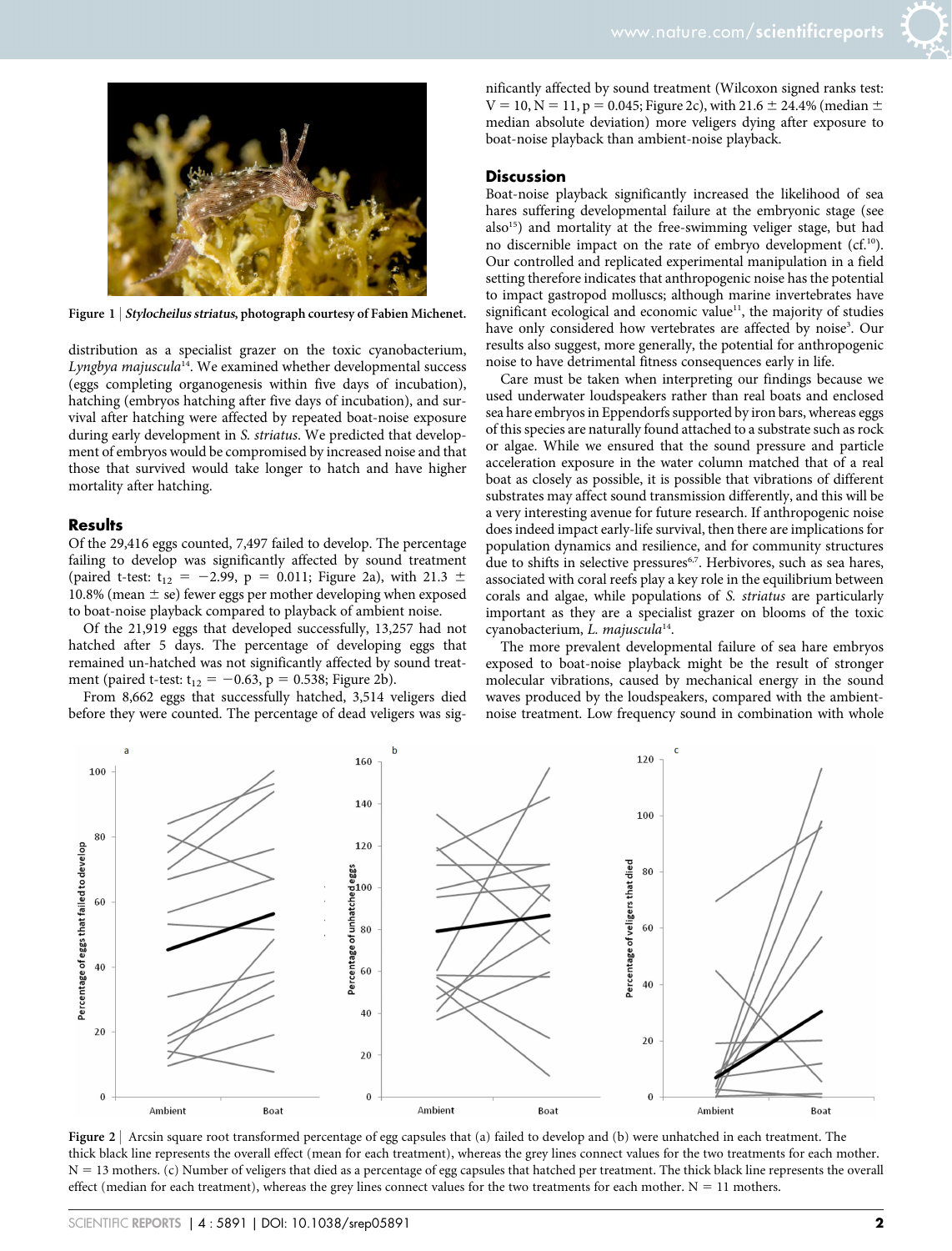

Figure 3 | Power spectral densities (PSD) of (a) sound pressure in decibels relative to 1 micropascal per second squared per hertz (above 100 Hz due to the capability of the recorder used) and (b) monoaxial particle acceleration in decibels relative to 1 (nanometre per second squared) squared per hertz of original recordings of boats and boat playbacks at experimental site along with ambient noise and ambient noise playbacks.

body vibrations induces sister chromatid exchanges and delays cell cycle progression in mice and humans<sup>16</sup>. Although specific frequencies that cause damage in water may be different to those in air due to the physical properties of sound, sine sound waves (900, 1000 and 1100 Hz) caused mechanical damage to unhatched red flour beetle (Tribolium castaneum) larvae<sup>17</sup>. Altered gene expression due to environmental (heat) stress during development affects the penetrance (the extent to which a particular gene or set of genes is expressed in the phenotypes of individuals carrying it) of genetic mutations, leading to disease in humans, Drosophila and mice<sup>9</sup>. Thus, the effect on sea hare development might be manifested through disrupted tissue formation, tissue damage or altered gene expression.

One potential mechanism for the death of veligers after hatching is barotrauma (tissue damage due to pressure changes in gas filled chambers, such as when fish are brought to the surface too quickly and their swim bladders rupture; see<sup>18</sup>). Sea hare embryos may have gas bubbles in their circulatory system that could cause barotrauma if they were to fluctuate in size in response to pressure changes. A second potential mechanism relates to stress if sea hare veligers are capable of detecting the noise via their statocysts. Statocysts are organs used for hearing in other molluscs<sup>19</sup>, are commonly found in various opisthobranchs (e.g.<sup>20</sup>) and were seen in S. striatus embryos in this study (pers. obs.). Noise is known to cause stress in a wide variety of taxa, and corticosterone levels are negatively associated with immune responses, survival and recruitment<sup>1</sup> as well as affecting development via calcium transport disruption<sup>21</sup>.

Outboard motor boats are found all over the world wherever humans inhabit coastal areas and our results suggest that noise from them should be considered in the management of fisheries and protected areas. Other sources of anthropogenic noise, such as ships, seismic surveys and pile driving, may also overlap with developmental stages of vulnerable species raising concern for many populations. Findings from studies directly assessing fitness consequences, as ours has done, are vital to parameterise population-level models that can be used to develop international policy and thus regulate this issue of global concern.

#### Methods

Study species, husbandry and egg manipulation. We collected 50 sea hares from the lagoon of Moorea, French Polynesia. Sea hares were kept in aquaria at the CRIOBE research station, with oxygenated running seawater and at ambient temperature and light regimes. They grazed on cyanobacteria colonizing the aquaria and turf algae collected from the lagoon. We paired similarly sized individuals in  $15 \times 5 \times 5$  cm plastic breeding containers that allowed water flow but prevented sea hares mixing

with the main population. We monitored pairs hourly overnight and separated them after they were observed copulating; maternity was thus known. We collected eggs the following morning; sea hare mothers lay a string of eggs in gelatinous material (a ribbon) with each egg containing 1–6 embryos. Preliminary observations revealed that most eggs hatched within five days and this determined the length of noise exposure eggs received in the field.

We took egg ribbons from 13 mothers over the course of the experiment (from January to March 2013) and cut each into 8–16 equally sized pieces with a scalpel. Ribbon pieces were transferred to individually labelled 1.5 ml Eppendorf tubes filled with fresh sea water that had been collected from outside the lagoon and sterilised. Eppendorfs from the same mother were split randomly between 'Boat' and 'Ambient' playback treatments (see below) in a balanced design to control for potential genetic or epigenetic effects on egg development. Eppendorfs are sealed, air- and water-tight containers, thus controlling for any differences in water chemistry. Also, no developmental differences were found between egg ribbons in closed eppendorfs versus those in open petri dishes in the laboratory (S. C. Mills pers. obs.).

Sound recordings and playback design. We made boat recordings during the day (on 4/11/2010 and 5/11/2010) at 2 m depth in a deep bay in the lagoon on the east coast of Moorea using a hydrophone (HiTech HTI-96-MIN with inbuilt preamplifier; sensitivity -165 dB re 1 V/µPa; frequency range 2 Hz-30 kHz; High Tech Inc., Gulfport MS) and a solid-state recorder (Edirol R-09HR 16-bit recorder; sampling rate 44.1 kHz; Roland Systems Group, Bellingham WA). The recorder was fully calibrated using pure sine wave signals generated in SAS Lab (Avisoft, Germany), played on an mp3 player, measured in line with an oscilloscope. We made 36 recordings of passes made by two typical outboard motor boats with 25 horse power Yamaha engines; one boat was used per recording. Boats started 50 m from the hydrophone and drove past in a straight line for 100 m; passing the hydrophone at a closest distance of 10 m. We also made 12 ambient-noise recordings (without boats) on location each day.

We clipped boat recordings to 45 s samples that each contained one pass; ambientnoise recordings were clipped into  $~64$  s samples. We then constructed two 12-h replicate playback tracks for each sound treatment using different mixtures of boat and ambient-noise samples selected at random. Boat-noise playback tracks ('Boat' treatment) included one boat and four ambient-noise samples each 5 min, to give a regular rate of boat passes; ambient-noise tracks ('Ambient' treatment) included no boat-noise samples. A chosen 12-h track was played to sea hare egg ribbon pieces every day for five days between the hours of 06:00 and 18:00 (during daylight hours when boats normally moved around the island). All eggs therefore received ambient sound from the environment (e.g. from the nearby reef), in addition to that included in the playback of recordings taken from another location. Only eggs in the Boat treatment received the added effect of boat noise for 45 s every 5 min, totalling 144 boat passes per day.

Playbacks were from underwater loudspeakers (UW-30, frequency response 0.1– 10 kHz, University Sound, Columbus, USA) connected to mp3 players (Sansa Clip+, SanDisk, Milpitas, CA, USA). Loudspeakers were fixed facing upwards to the sandy bottom of experimental sites. We measured both sound pressure and particle acceleration (using the hydrophone described above and an M30 accelerometer, sensitivity 0–3 kHz, manufactured and calibrated by GeoSpectrum Technologies, Dartmouth, Canada; recorded on a laptop via a USB soundcard, MAYA44, ESI Audiotechnik GmbH, Leonberg, Germany) to compare playbacks of boat passes with real boat passes. Playbacks were recorded at 1 m from the speaker, at the location of the experiment with experimental apparatus in place; the recording sensors were the same distance from the speaker and the sandy bottom as the embryos and were within